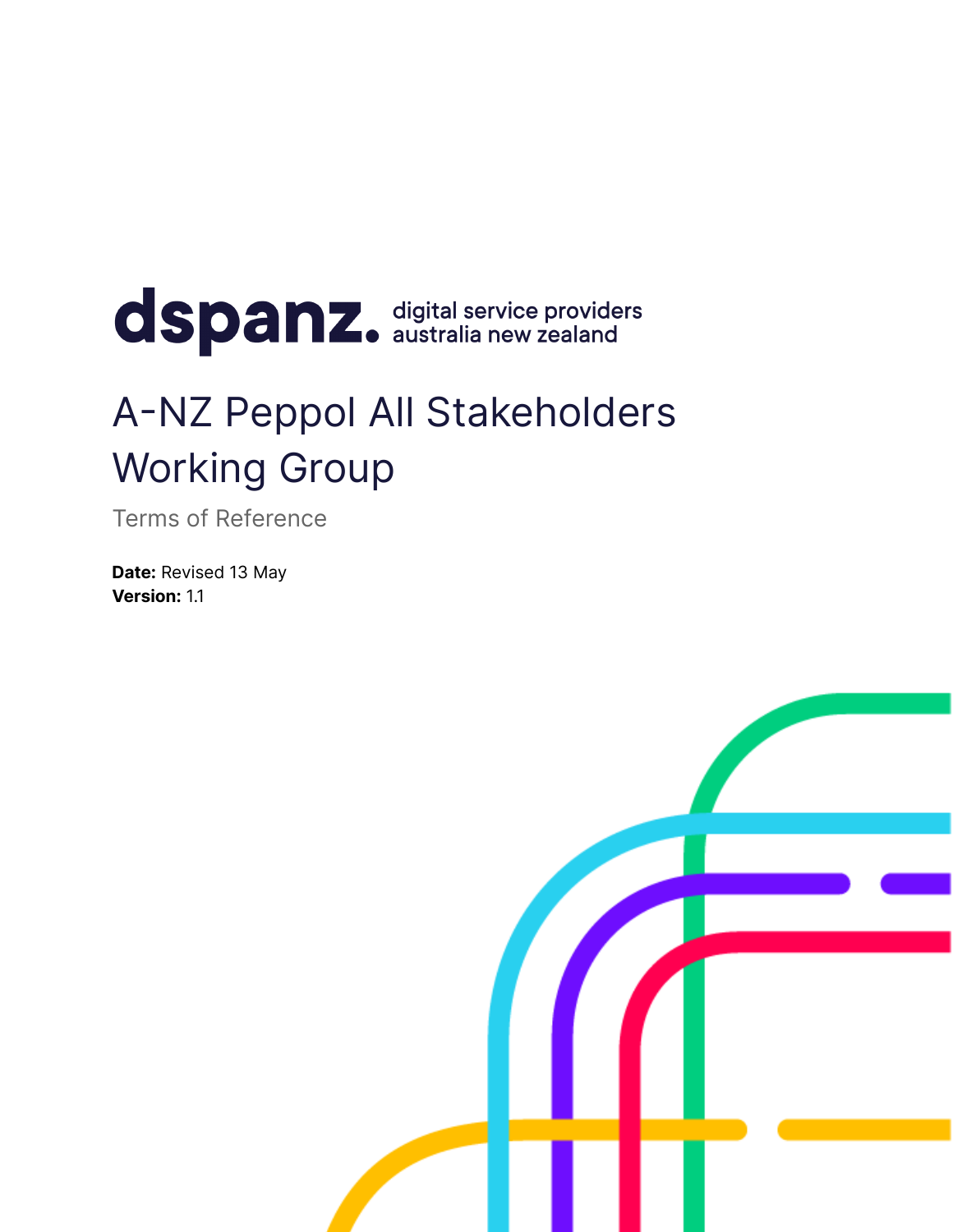### <span id="page-1-0"></span>**Contents**

| <b>Contents</b>                      | 1                |
|--------------------------------------|------------------|
| 1 Context                            | $\mathbf{2}$     |
| 2 Purpose                            | $\boldsymbol{2}$ |
| 3 Membership                         | $\boldsymbol{2}$ |
| 4 Scope                              | $\boldsymbol{2}$ |
| <b>5 Operations</b>                  | $\mathbf{3}$     |
| 5.1 Roles                            | 3                |
| 5.2 Frequency of meetings            | 4                |
| 5.3 Format of meetings               | $\overline{4}$   |
| 5.4 Documentation and record keeping | $\overline{4}$   |
| <b>6 Expectations of Attendees</b>   | $\boldsymbol{4}$ |

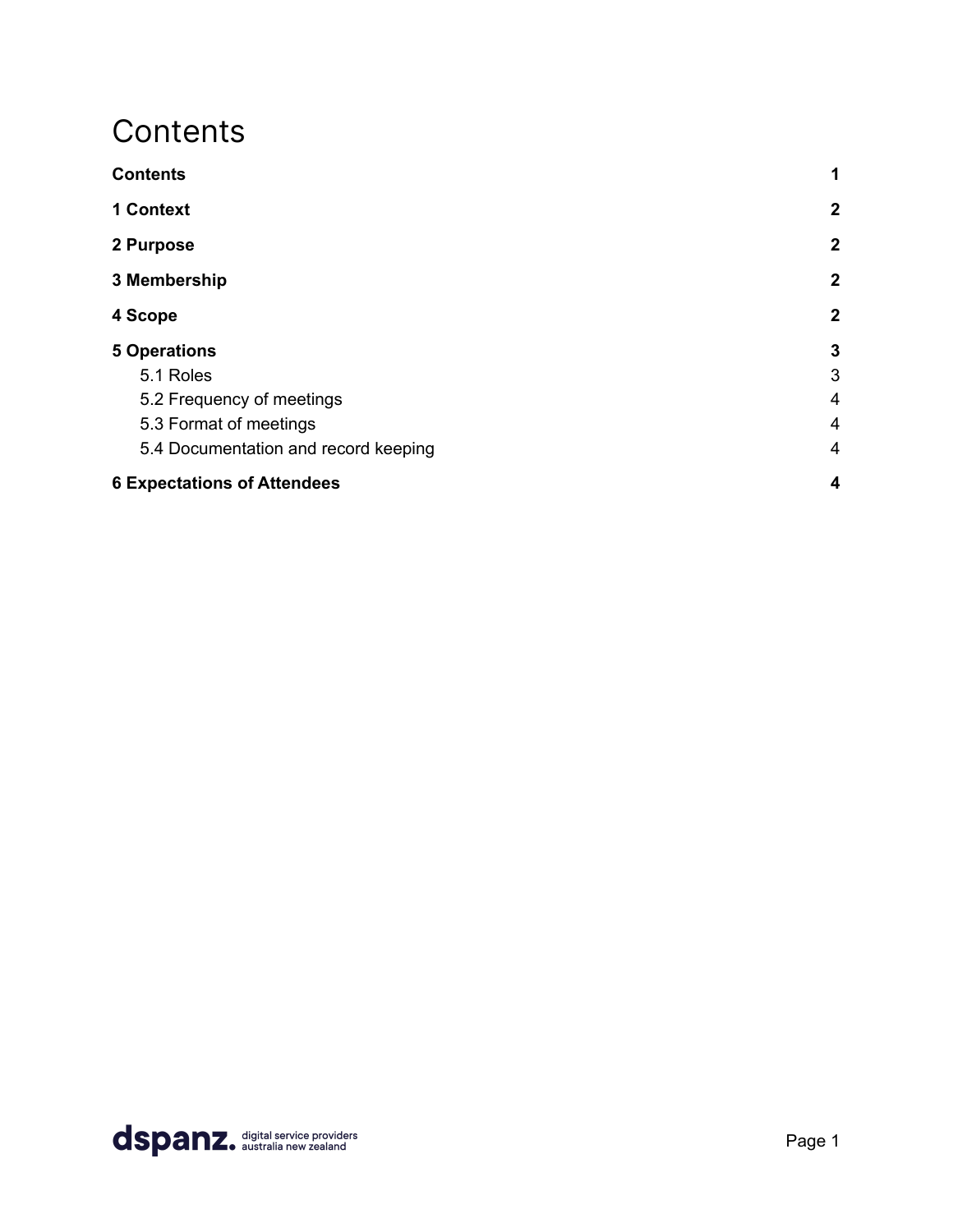## <span id="page-2-0"></span>1 Context

Increased adoption and use of Peppol e-invoicing and e-Procurement in Australia and New Zealand has seen emerging business and/or technical issues which when resolved, will enhance interoperability and improve end users experiences. The A-NZ communities also need timely identification of opportunities for enhancing the benefit of the Peppol framework.

An A-NZ Peppol All Stakeholders Working Group (referred to as the 'group') has been established to give all stakeholders, particularly end users and corner 1 and corner 4 providers a vehicle to discuss issues and possible enhancements.

## <span id="page-2-1"></span>2 Purpose

The group will be primarily for advisory and consultation purposes to facilitate open discussion and collaboration with stakeholders across the Peppol network, particularly end users and their providers, enabling them to:

- Share experiences and challenges throughout a stakeholders' Peppol journey
- Explore complex business and technical issues and propose solutions/options to local Peppol Authorities and/or OpenPeppol
- Consider opportunities/proposal to enhance the benefit/value of the Peppol framework to A-NZ end users

## <span id="page-2-2"></span>3 Membership

This group will seek to include members from each of the following groups:

- End users corner 1 and corner 4, e.g. government entities and businesses, including large enterprise, small-medium enterprises which cover a diversity of segments (e.g. construction, telecommunications, health)
- Service Providers corner 2 and corner 3 access point (AP) providers, service metadata publisher (SMP) providers and technology and software providers
- Software providers for end users e.g. accounting and ERP providers such as MYOB, Xero, SAP, Oracle etc.
- Advisors and/or intermediaries for end users (e.g. COSBOA, PwC, tax agents)

## <span id="page-2-3"></span>4 Scope

The group will discuss both business and technical issues.

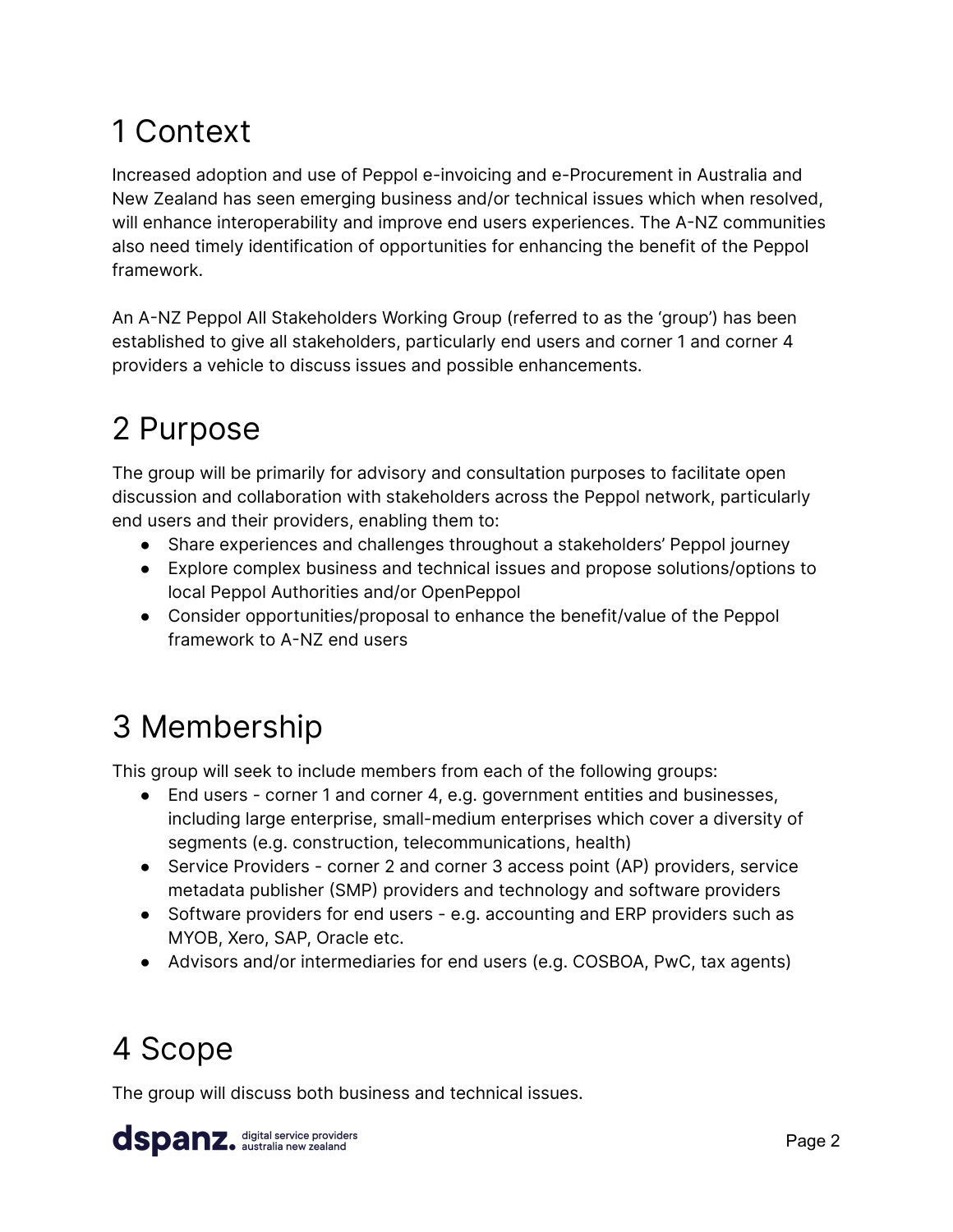The group is expected to facilitate:

- Effective consultation, e.g. on proposed changes to different Peppol network components (e.g. BIS); planning and rolling out of Peppol international invoicing (PINT).
- Discussion on implementation issues and proposing a course of action. For example, how best to implement Invoice Response.
- Collaboration and effective sharing of tips and experience for Peppol implementation.

Detailed discussions on specific issues will be addressed by focus working groups (subsets of this group) to enable in-depth understanding and cost-benefit analysis of various options. This may lead to:

- Proposing a solution/change to the relevant group including the Peppol Authority and OpenPeppol for change management, e.g. via an OpenPeppol request for change (RFC).
- Forming a basis to develop guidance or best practice materials for the A-NZ Peppol community.
- Initiating discussion or escalating issues to OpenPeppol as required.

This group does not duplicate, but should complement the existing OpenPeppol communities and Peppol Authority forums.

## <span id="page-3-0"></span>5 Operations

#### <span id="page-3-1"></span>5.1 Roles

The A-NZ Peppol Authorities and DSPANZ will work together to facilitate the operation of this group.

- Group meetings will be co-chaired by DSPANZ and A-NZ Peppol Authorities
- Focus (sub) working groups will be established to address specific topics, and:
	- will be formed via expression of interest (EOI), and attendance will be determined by DSPANZ and the A-NZ Peppol Authorities
	- specialists, subject matter experts, industry representatives or other stakeholders may be invited to working groups
	- may be chaired/facilitated by DSPANZ, Peppol Authorities, or members of the group

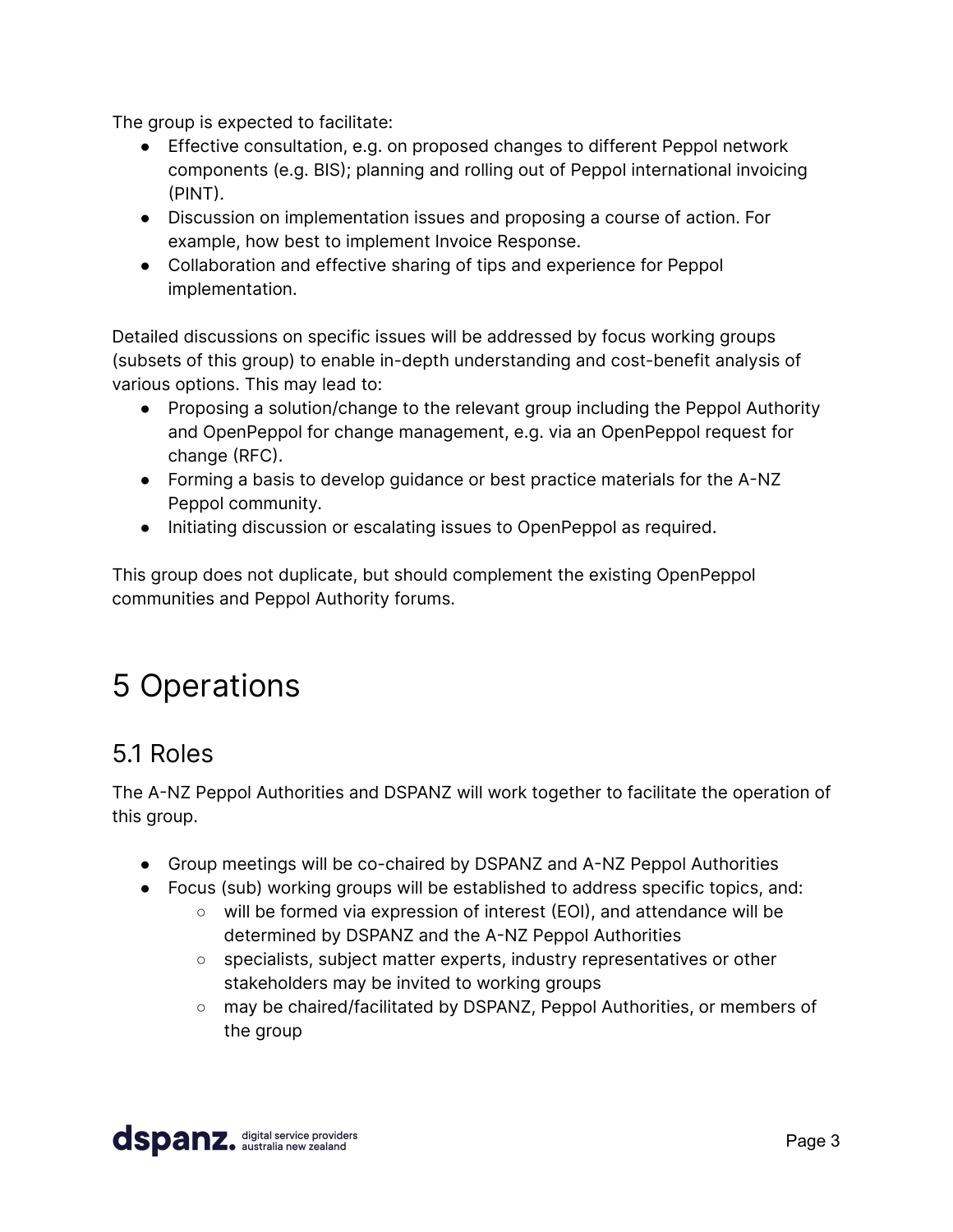#### <span id="page-4-0"></span>5.2 Frequency of meetings

- The group will meet at least three times each year.
- The frequency and length for focus working groups will be driven by the requirement to address and progress key topics and will vary case by case.

#### <span id="page-4-1"></span>5.3 Format of meetings

Meetings are conducted online (e.g. via Microsoft Teams or WebEx).

#### <span id="page-4-2"></span>5.4 Documentation and record keeping

No formal meeting minutes will be recorded. Key discussion points, decisions and action items will be recorded and distributed.

The group's operating documents (agendas, artefacts, outcomes etc.) will be maintained on the A-NZ Peppol GitHub site or such other location as agreed by the A-NZ Peppol Authorities and DSPANZ.

## <span id="page-4-3"></span>6 Expectations of Attendees

#### **General expectations of members**

- Have subject matter knowledge, skills and experience related to the purpose and scope of the group.
- Be representative, including faithfully and openly representing non-members.
- Engage in constructive, open and frank discussion in bringing a members' perspective to group discussion (excluding commercial sensitivities).
- Have a capacity and willingness to be a conduit for peers in their industry and/or market segment to provide input or receive feedback.
- Members and their organisations commit to attend the meetings of the group. Members are to nominate a proxy who will attend should they not be able to make a meeting.
- Members of the group are considered as equals and will be treated accordingly by others.
- Members of the group will act respectfully, interact and communicate with courtesy and diplomacy and use appropriate language during meetings.